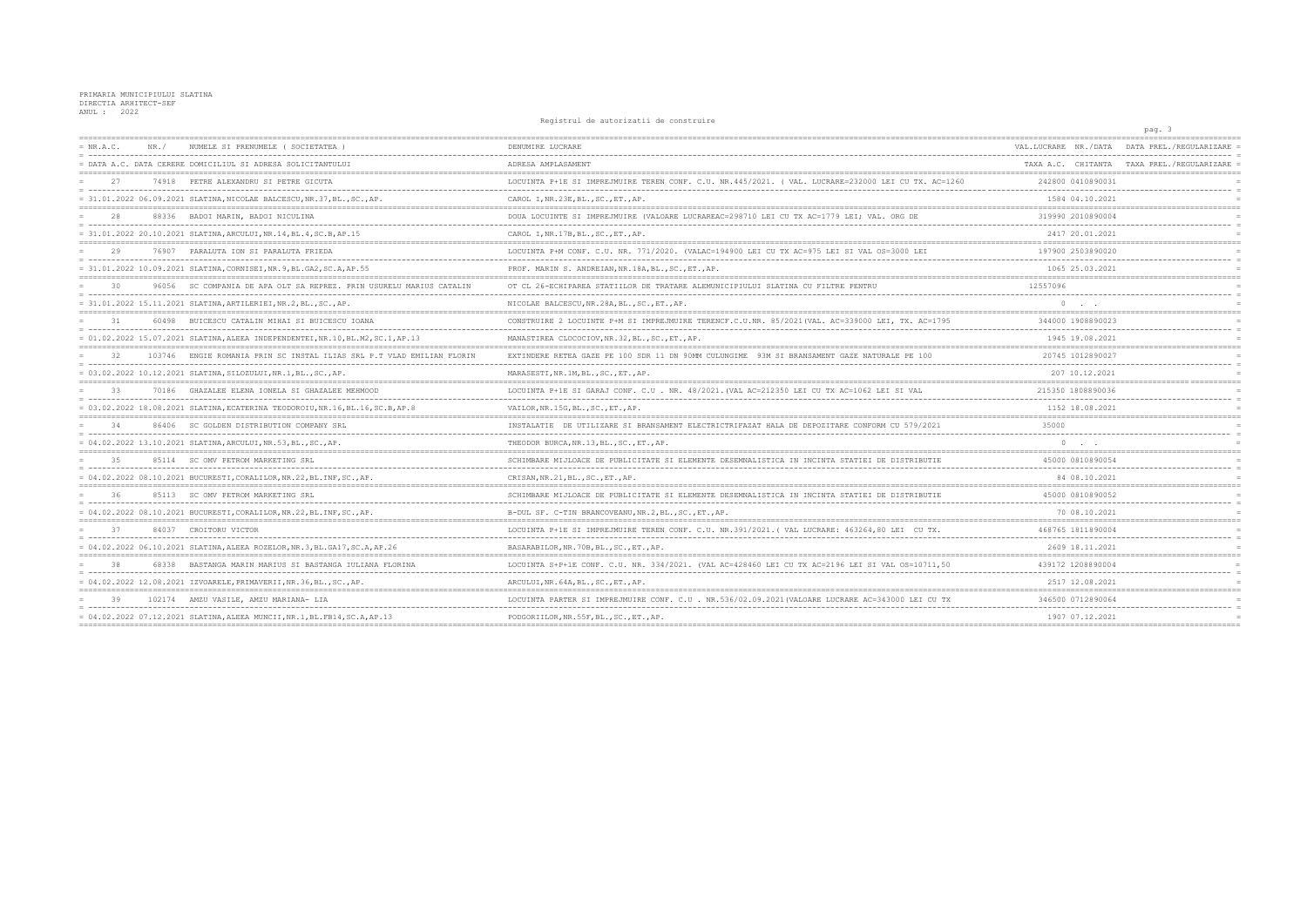## PRIMARIA MUNICIPIULUI SLATINA<br>DIRECTIA ARHITECT-SEF<br>ANUL : 2022

Registrul de autorizatii de construire

|             |      |                                                                                 | Registrui de autorizatii de construite                                                                                                               |                      | pag. 4                                     |
|-------------|------|---------------------------------------------------------------------------------|------------------------------------------------------------------------------------------------------------------------------------------------------|----------------------|--------------------------------------------|
| $= NR.A.C.$ | NR / | NUMELE SI PRENUMELE (SOCIETATEA)                                                | DENUMIRE LUCRARE                                                                                                                                     | VAL.LUCRARE NR./DATA | DATA PREL./REGULARIZARE                    |
|             |      | = DATA A.C. DATA CERERE DOMICILIUL SI ADRESA SOLICITANTULUI                     | ADRESA AMPLASAMENT                                                                                                                                   |                      | TAXA A.C. CHITANTA TAXA PREL./REGULARIZARE |
| 40          |      | 81891 MAGALA TUDOR SI MAGALA IOANA ELENA                                        | LOCUINTA PARTER SI IMPREJMUIRE TEREN CONF. C.U.NR. 384/03.06.2021. ( VAL AC: 126080 LEI CU TX.                                                       | 135690 2809890051    |                                            |
|             |      | = 04.02.2022 28.09.2021 SLATINA, B-DUL A.I. CUZA, NR.11, BL.CAM3, SC.E, AP.10   | BOIANGIULUI, NR.13G, BL., SC., ET., AP.                                                                                                              | 987 28.09.2021       |                                            |
| 41          |      | 97755 SIMA STELIAN                                                              | ANEXA (FOISOR) SI IMPREJMUIRE TEREN CONF. C. U. NR. 433/2021. (VAL LUCRARE: 41475 LEI CU TX. AC=338                                                  | 42975 1911890002     |                                            |
|             |      | = 04.02.2022 19.11.2021 SLATINA, EUGEN IONESCU, NR.12, BL.C4ABC, SC.A, AP.12    | PROFESOR MIRCEA BOTEZ, NR. 43, BL., SC., ET., AP.                                                                                                    | 383 19.11.2021       |                                            |
|             |      | 91208 ROTEA ION ROBERT, ROTEA CRISTINA MARIA                                    | LOCUINTA P+1E, ANEXA SP+P,ANEXA GARAJ P, PISCINASI IMPREJMUIRE (VAL. LUCRARE: 468500 LEI CU TX.                                                      | 485000 0511890023    |                                            |
|             |      | = 09.02.2022 01.11.2021 VITOMIRESTI,ORHIDEIEI,NR.1,BL.,SC.,AP.                  | IZVORULUI, NR. 45, BL., SC., ET., AP.                                                                                                                | 2510 05.11.2021      |                                            |
| 43          |      | 104959 S.C. DISTRIBUTIE ENERGIE OLTENIA S.A. PRIN S.C. ADREM INVEST S.R.L.      | R2- PRELUARE CONSUMATORI AFERENTI PTCZ ICILSLATINA, PRIN ALIMENTARE DIN PTCZ TR.II UZINA DE                                                          | 78519 1412890037     |                                            |
|             |      | = 09.02.2022 14.12.2021 CRAIOVA, CALEA SEVERINULUI, NR.97, BL., SC., AP.        | TEXTILISTULUI, TOAMNEI, TIPOGRAFULUI                                                                                                                 | 785 14.12.2021       |                                            |
|             |      |                                                                                 | 106750 DISTRIBUTIE ENERGIE OLTENIA SA PRIN SC ELECTRIC TOTAL .P.T SC RXC LI ALIMENTARE CU ENERGIE ELECTRICA BLOC DE LOCUINTEP+3E CONFORM CU 665/2021 | 41883 2112890035     |                                            |
|             |      | = 09.02.2022 21.12.2021 CRAIOVA, CALEA SEVERINULUI, NR. 97, BL., SC., AP.       | PANSELELOR, NR. 20, BL., SC., ET., AP.                                                                                                               | 419 21.12.2021       |                                            |
| 45          |      | 73757 NITU ANTONICA, NITU SICA                                                  | LOCUINTA CONF. C.U. NR. 390/09.06.2021 (VALOARELUCRARE AC=243000 LEI CU TX AC=1256 LEI; VAL. ORG                                                     | 251100 0109890004    |                                            |
|             |      | = 10.02.2022 01.09.2021 SLATINA, ECATERINA TEODOROIU, NR.12, BL.12, SC.A, AP.10 | PLEVNEI, NR.23A, BL., SC., ET., AP.                                                                                                                  | 1256 01.09.2021      |                                            |
| 46          |      | 80815    IORDACHE    VASILE -COSTINEL IORDACHE BIANCA ELENA                     | LOCUINTA INDIVIDUALA SI IMPREJMUIRE TEREN (VALOARELUCRARE AC=307463 LEI CU TX AC=1568 LEI; VAL. ORG                                                  | 310750 2409890001    |                                            |
|             |      | = 10.02.2022 24.09.2021 SLATINA, ELENA DOAMNA, NR.11, BL.11, SC.A, AP.7         | ELENA DOAMNA, NR. 7A, BL., SC., ET., AP.                                                                                                             | 1699 24.09.2021      |                                            |
|             |      | 108700 SEBE LAURENTIU SI SEBE MARIETA                                           | LOCUINTA P+1E + GARAJ- CONFORM CERTIFICAT DEURBANISM NR. 646/19.11.2021. SE EDIFICA LOCUINTA.                                                        | 329658 2812890026    |                                            |
|             |      | $= 11.02.2022 28.12.2021 SLATINA, 13 DECEMBRIE,NR.11,BL., SC., AP.$             | IZVORULUI, NR.2C, BL., SC., ET., AP.                                                                                                                 | 1828 28.12.2021      |                                            |
|             |      | 108338 COLTAN ELENA DANIELA SI COLTAN FLORIAN                                   | LOCUINTA SP+P+1E SI IMPREJMUIRE TEREN CONF. C.U.NR. 617/29.10.2021. (VAL AC= 253260 LEI CU TX                                                        | 257260 2812890007    |                                            |
|             |      | = 11.02.2022 28.12.2021 SLATINA, ECATERINA TEODOROIU, NR.23, BL.23, SC.A, AP.10 | BANULUI, NR.20B, BL., SC., ET., AP.                                                                                                                  | 1463 28.12.2021      |                                            |
|             |      | 107850 LICEUL CU PROGRAM SPORTIV SLATINA - REP. PRIN PERPELEA DEMI IULIAN       | AMENAJARE PARCARE, POARTA ACCES SI CANALIZAREPLUVIALA LA LICEUL CU SPORTIV SLATINA CONF. C.U.                                                        | 376538               |                                            |
|             |      | = 11.02.2022 24.12.2021 SLATINA,TOAMNEI,NR.10,BL.,SC.,AP.                       | TOAMNEI, NR.10, BL., SC., ET., AP.                                                                                                                   | $\Omega$             |                                            |
| 50          |      | 107123 PUIU VIOREL NICUSOR                                                      | DEMOLARE ANEXA(SC=SD=39.00 MP) SI REFACEREIMPREJMUIRE(VAL. LUCRARE 8.100;TX AC=173 LEI).                                                             | 8100 2112890012      |                                            |
|             |      | = 14.02.2022 22.12.2021 SLATINA, PRIMAVERII, NR.13A, BL.FA23B, SC.E, AP.18      | GRIGORE ALEXANDRESCU.NR.51.BLSCETAP.                                                                                                                 | 173 21 12 2021       |                                            |
| 51          |      | 5317 GLAVAN IULIAN SI GLAVAN IONELA                                             | IMPREJMUIRE TEREN- CONFORM CERTIFICAT DE URBANISMNR. 524/ 2021. SE EDIFICA IMPREJMUIRE PE O LUNGIME                                                  | 6812 2001890001      |                                            |
|             |      | = 14.02.2022 20.01.2022 SLATINA, CORNISEI, NR. 9, BL. GA2, SC. A, AP. 28        | STEJARULUI, NR. 4, BL., SC., ET., AP.                                                                                                                | 68 20.01.2022        |                                            |
| 52          |      | 102170 LUNGU PETRE SI LUNGU GABRIELA                                            | LOCUINTA S+P SI ORGANIZARE DE SANTIER CONF. C.U.NR. 602/08.10.2021 (VAL. LUCRARE: 274293 LEI CU TX                                                   | 281150 1201890031    |                                            |
|             |      | = 14.02.2022 07.12.2021 SLATINA,CUZA VODA,NR.90,BL.,SC.,AP.                     | CUZA VODA, NR. 90, BL., SC., ET., AP.                                                                                                                | 1577 12.01.2022      |                                            |
|             |      |                                                                                 |                                                                                                                                                      |                      |                                            |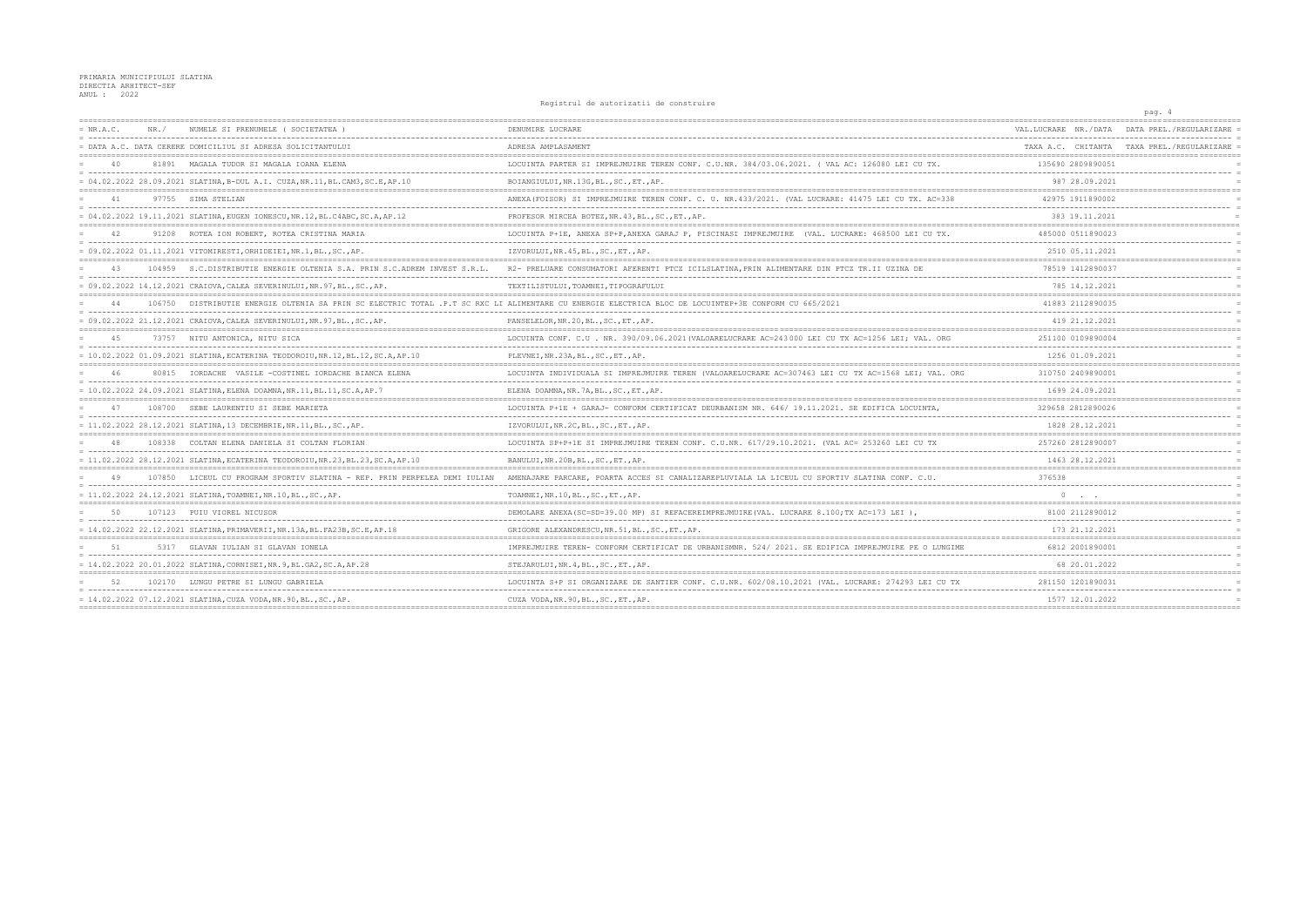## PRIMARIA MUNICIPIULUI SLATINA<br>DIRECTIA ARHITECT-SEF<br>ANUL : 2022

Registrul de autorizatii de construire

|             |      |                                                                               | Registrui de autorizatii de construire                                                                                                                                  |                      | pag. 5                                     |
|-------------|------|-------------------------------------------------------------------------------|-------------------------------------------------------------------------------------------------------------------------------------------------------------------------|----------------------|--------------------------------------------|
| $= NR.A.C.$ | NR / | NUMELE SI PRENUMELE ( SOCIETATEA                                              | DENUMIRE LUCRARE                                                                                                                                                        | VAL.LUCRARE NR./DATA | DATA PREL./REGULARIZARE                    |
|             |      | = DATA A.C. DATA CERERE DOMICILIUL SI ADRESA SOLICITANTULUI                   | ADRESA AMPLASAMENT                                                                                                                                                      |                      | TAXA A.C. CHITANTA TAXA PREL./REGULARIZARE |
| 53          |      | 81039 IORDACHE ELENA CRISTINA SI IORDACHE MARIUS GABRIEL                      | LOCUINTA P+1E CONF. C.U. NR. 409/2021. (VALLUCRARE: 255000 CU TX AC=1275 LEI SI VAL. OS: 5000                                                                           | 260000 2409890073    |                                            |
|             |      | $= 14.02.2022 24.09.2021 SLATINA, LIVEZI, NR.23, BL., SC., AP.$               | LIVEZI, NR.23, BL., SC., ET., AP.                                                                                                                                       | 1425 24.09.2021      |                                            |
|             |      | 101155 DOGARU MARIN CATALIN SI DOGARU LUXANA                                  | LOCUINTA PARTER CONF. C.U. NR.595/06.10.2021. (VAL. LUCRARE: 171000 LEI CU TX. AC=855 LEI SI                                                                            | 174400 0312890047    |                                            |
|             |      | = 14.02.2022 03.12.2021 SLATINA, CUZA VODA, NR.30, BL.30, SC.E, AP.18         | CUZA VODA, NR.104, BL., SC., ET., AP.                                                                                                                                   | 957 03.12.2021       |                                            |
| 55          |      | 107187 ANA FLORIN PETRISOR SI DRAGAN CORINA ANDREEA                           | IMPREJMUIRE PARTIALA TEREN CONF. C.U. NR.570/2021. (VAL AC= 29400 LEI CU TX AC=294 LEI SI                                                                               | 30282 2212890056     |                                            |
|             |      | = 15.02.2022 22.12.2021 SLATINA, VICTORIEI, NR.2, BL.2, SC.A, AP.20           | BANULUI, NR. 20, BL., SC., ET., AP.                                                                                                                                     | 313 22.12.2021       |                                            |
| 56          |      | 99499 SC SENSIBLU SRL                                                         | AMPLASARE SEMNALISTICA EXTERIOARA CONFORM CU143/2020                                                                                                                    | 4900<br>O.P 82       |                                            |
|             |      | = 15.02.2022 25.11.2021 MORARESTI, FLORESTI, NR.87, BL., SC., AP.             | CRISAN, NR.2B, BL., SC., ET., AP.                                                                                                                                       | 37 22.11.2021        |                                            |
| 57          |      | 86255 CIUCA EUGENIA                                                           | LOCUINTA D+P+1E, BUCATARIE DE VARA SI GARAJ CONF.C.U. NR.465/02.07.2021. ( VAL. LUCRARE: 955000 LEI                                                                     | 965000 1310890040    |                                            |
|             |      | = 15.02.2022 13.10.2021 SLATINA, ALEEA MUNCII, NR.17, BL.FB8, SC.A, AP.1      | ARCULUI, NR. 38D, BL., SC., ET., AP.                                                                                                                                    | 5210 13.10.2021      |                                            |
| 58          |      | 3390 SC COMPLEX HOTELIER PARC SA                                              | AMENAJARE TERASA SEZONIERA PE PROPRIETATEA SCCOMPLEX HOTELIER PARC SA CONF. C.U. NR. 478/2021.                                                                          | 495000               |                                            |
|             |      | = 18.02.2022 13.01.2022 SLATINA, CRISAN, NR.1, BL., SC., AP.                  | CRISAN, NR.1, BL., SC., ET., AP.                                                                                                                                        | 6156 11.01.2022      |                                            |
| 59          |      | 3392 SC COMPLEX HOTELIER PARC SA                                              | AMENAJARE SCARA EXTERIOARA EVACUARE SI COPERTINAINTRARE CONF. C.U. NR. 479/07.07.2021. SE VA                                                                            | 150000               |                                            |
|             |      | $= 18.02.2022 13.01.2022 SLATINA, CRISAN, NR.1, BL., SC., AP.$                | CRISAN, NR.1, BL., SC., ET., AP.                                                                                                                                        | 1500 11.01.2022      |                                            |
|             |      | 12795 NEDEIANU ROBERT ALIN SI NEDEIANU IONELA MADALINA                        | LOCUINTA PARTER IN SUPRAFATA DE 194MP +ANEXA INSUPRAFATA DE 24MP SI IMPREJMUIRE CU LUNGIME DE                                                                           | 294069 16028 90004   |                                            |
|             |      | = 22.02.2022 16.02.2022 SLATINA, ARTILERIEI, NR.10, BL.5, SC.A, AP.9          | NORDULUI, NR. 31C, BL., SC., ET., AP.                                                                                                                                   | 1510 16.02.2022      |                                            |
| 61          |      | 2842 EPISCOPIA SLATINEI SI ROMANATILOR-REPREZ. PRIN DUCA LUCIAN               | REMODELARE FATADA BISERICA SI PLACARE CU PIATRANATURALA CONF. C.U. NR. 59/02.02.2021. SE VOR                                                                            | 3017969              |                                            |
|             |      | = 22.02.2022 12.01.2022 SLATINA, FRATII BUZESTI, NR.15, BL., SC., AP.         | ECATERINA TEODOROIU, NR.1A, BL., SC., ET., AP.                                                                                                                          |                      |                                            |
| 62          |      | 69013 SC ILKO RESIDENCE SRL - REP. PRIN POPA MARIUS PETRISOR                  | SUPRAETAJARE IMOBIL LOCUINTE SEMICOLECTIVE P+4E+5ERETRAS CONF. C.U. NR. 338/10.05.2021. (VAL.                                                                           | 81586 1308880045     |                                            |
|             |      | 22.02.2022 16.08.2021 SLATINA, LILIACULUI, NR.2, BL., SC., AP.2               | TEIULUI, NR. 11B, BL., SC., ET., AP.                                                                                                                                    | 378 13.08.2021       |                                            |
| 63          |      |                                                                               | 4482 S.C CISGAZ S.A PRIN DIR. GEN. HORATIU SEBASTIAN CALUGAR PENTRU SNTGN REINTREGIREA CONDUCTEI DN 200 MOGOSESTI- SLATINAFIR 1- CONFORM CERTIFICAT DE URBANISM NR. 646 | 889832               |                                            |
|             |      | = 22.02.2022 18.01.2022 SANTANA DE MURES, VOINICENILOR, NR.686, BL., SC., AP. | MUNICIPIUL SLATINA                                                                                                                                                      | $0 \qquad \qquad .$  |                                            |
| 64          |      |                                                                               | 4706 S.C DISTRIBUTIE ENERGIE OLTENIA S.A PRIN S.C TOP ENGINEERING DESIGN ALIMENTARE CU ENERGIE ELECTRICA STATIE DECOLECTARE SI TRATARE DESEURI S.C M.A 3R COLECT        | 21645 1801890094     |                                            |
|             |      | = 22.02.2022 18.01.2022 CRAIOVA, CALEA SEVERINULUI, NR.97, BL., SC., AP.      | CONSTRUCTORULUI, NR. 3E, BL., SC., ET., AP.                                                                                                                             | 216 18.01.2022       |                                            |
| 65          |      | 4705 S.C M.A 3R COLECT SRL                                                    | ALIMENTARE CU ENERGIE ELECTRICA STATIE DECOLECTARE SI TRATARE DESEURI, S.C M.A 3R COLECT                                                                                | 61513 1801890095     |                                            |
|             |      | = 22.02.2022 18.01.2022 SLATINA, CONSTRUCTORULUI, NR.3E, BL., SC., AP.        | CONSTRUCTORULUI, NR. 3E, BL., SC., ET., AP.                                                                                                                             | 615 18.01.2022       |                                            |
|             |      |                                                                               |                                                                                                                                                                         |                      |                                            |